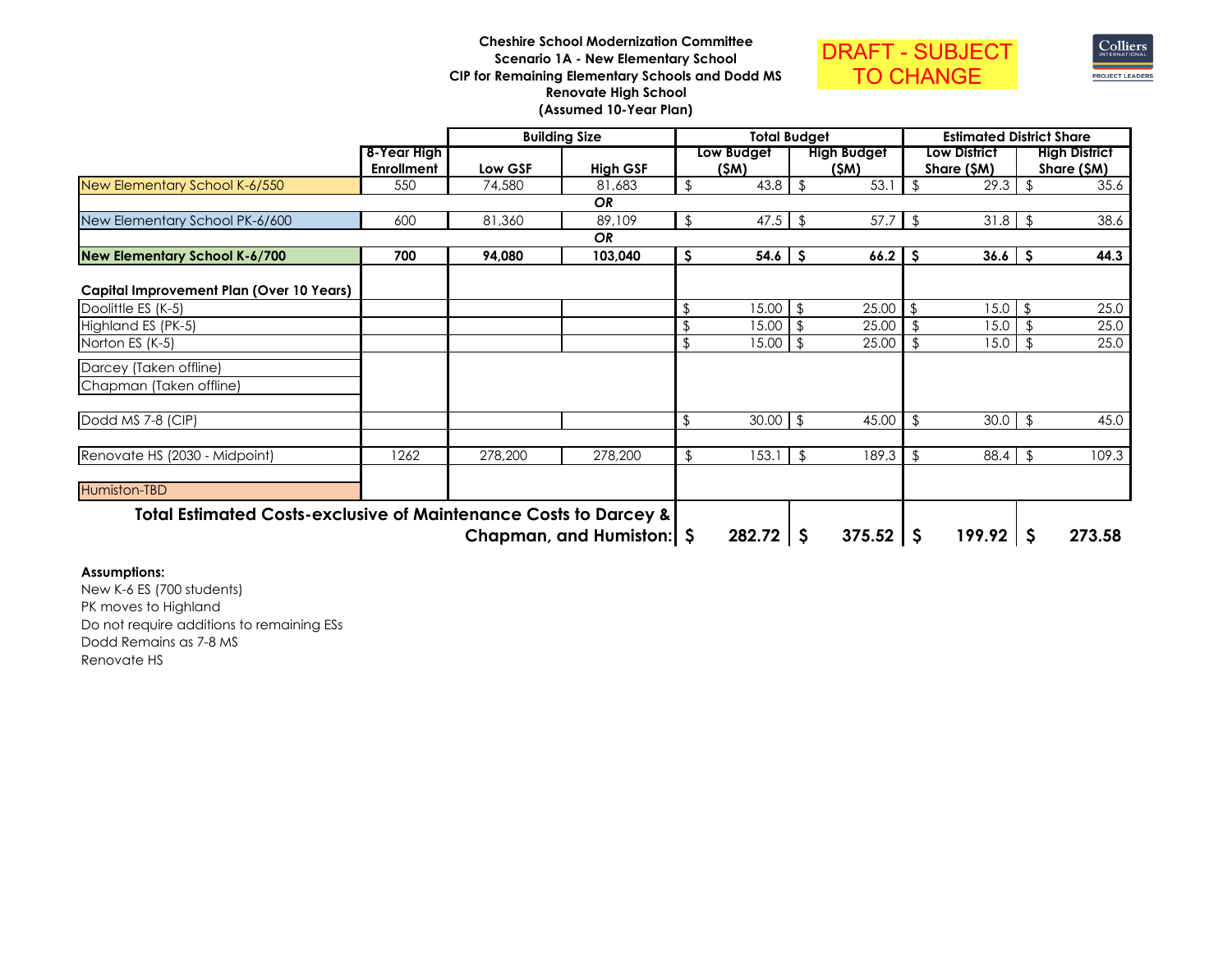### **Cheshire School Modernization CommitteeScenario 1 - New Elementary School Remaining Elementary Schools RenovatedHigh School Renovated**





|                                                                             |                   |         | <b>Building Size</b>     |    | <b>Total Budaet</b> |                |                    |               |                     | <b>Estimated District Share</b> |                      |
|-----------------------------------------------------------------------------|-------------------|---------|--------------------------|----|---------------------|----------------|--------------------|---------------|---------------------|---------------------------------|----------------------|
|                                                                             | 8-Year High       |         |                          |    | Low Budget          |                | <b>High Budget</b> |               | <b>Low District</b> |                                 | <b>High District</b> |
|                                                                             | <b>Enrollment</b> | Low GSF | <b>High GSF</b>          |    | (\$M)               |                | (SM)               |               | Share (\$M)         |                                 | Share (\$M)          |
| New Elementary School K-6/550                                               | 550               | 94,080  | 103,040                  | \$ | 43.8                | \$             | 53.1               | \$            | 29.3                |                                 | 35.6                 |
|                                                                             |                   |         | OR                       |    |                     |                |                    |               |                     |                                 |                      |
| New Elementary School PK-6/600                                              | 600               | 81,360  | 89,109                   | \$ | 47.5                | $\sqrt[6]{2}$  | 57.7               | $\frac{1}{2}$ | 31.8                | \$                              | 38.6                 |
|                                                                             |                   |         | <b>OR</b>                |    |                     |                |                    |               |                     |                                 |                      |
| <b>New Elementary School K-6/700</b>                                        | 700               | 94,080  | 103,040                  | S  | $54.6$ \$           |                | 66.2               | -S            | 36.6                | S                               | 44.3                 |
| <b>Renovation of Remaining Elementary Schools</b>                           |                   |         |                          |    |                     |                |                    |               |                     |                                 |                      |
| Doolittle ES (K-5)                                                          | 552               | 73,850  | 73,850                   | ß. | 37.3                | \$             | 46.8               | \$            | 21.5                | -\$                             | 27.0                 |
| Highland ES (PK-5)                                                          | 974               | 106,000 | 106,000                  |    | 53.4                |                | 66.9               |               | 30.8                |                                 | 38.6                 |
| Norton ES (K-5)                                                             | 526               | 58,100  | 58,100                   |    | 30.0                | \$             | 37.7               | s.            | 17.3                |                                 | 21.7                 |
| Darcey (Taken offline)                                                      |                   |         |                          |    |                     |                |                    |               |                     |                                 |                      |
| Chapman (Taken offline)                                                     |                   |         |                          |    |                     |                |                    |               |                     |                                 |                      |
| Dodd MS 7-8 (CIP)                                                           |                   |         |                          | \$ | 30.0                | \$             | 45.0               | $\frac{1}{2}$ | 30.0                | \$                              | 45.0                 |
| Renovate HS (2030 - Midpoint)                                               | 1262              | 278,200 | 278,200                  | \$ | 153.1               | $\mathfrak{L}$ | 189.3              | \$            | 88.4                | $\mathfrak{L}$                  | 109.3                |
|                                                                             |                   |         |                          |    |                     |                |                    |               |                     |                                 |                      |
| Humiston-TBD                                                                |                   |         |                          |    |                     |                |                    |               |                     |                                 |                      |
| <b>Total Estimated Costs-exclusive of Maintenance Costs to Darcey &amp;</b> |                   |         |                          |    |                     |                |                    |               |                     |                                 |                      |
|                                                                             |                   |         | Chapman, and Humiston: S |    | 358.37              | -\$            | $451.85$ $\mid$ \$ |               | 224.55              | -\$                             | 285.91               |

## **Assumptions:**

 New K-6 ES (700 students)PK moves to Highland Do not require additions to remaining ESsDodd Remains as 7-8 MSRenovate HSHumiston TBD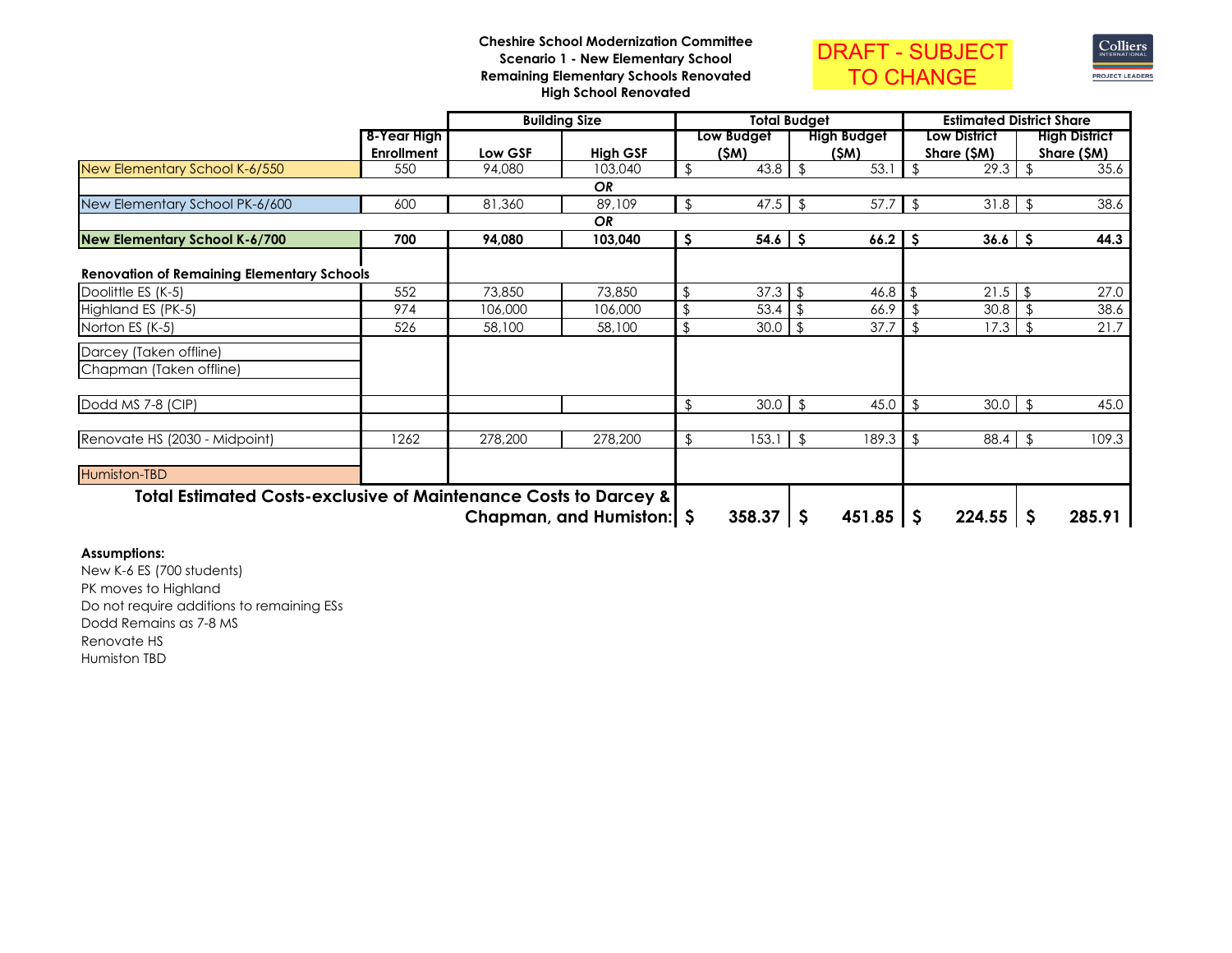## **Cheshire School Modernization Committee Scenario 2A - New 6-8 Middle School, and New Chapman Elementary SchoolCIP Remaining Elementary SchoolsRenovate High School(Assumed 10-Year Plan)**



|                                                                           |                   |         | <b>Building Size</b> | <b>Total Budget</b> |               |                |                    |                |                     | <b>Estimated District Share</b> |                      |
|---------------------------------------------------------------------------|-------------------|---------|----------------------|---------------------|---------------|----------------|--------------------|----------------|---------------------|---------------------------------|----------------------|
|                                                                           | 8-Year High       |         |                      |                     | Low Budget    |                | <b>High Budget</b> |                | <b>Low District</b> |                                 | <b>High District</b> |
|                                                                           | <b>Enrollment</b> | Low GSF | <b>High GSF</b>      |                     | (\$M)         |                | (\$M)              |                | Share (\$M)         |                                 | Share (\$M)          |
| New 6-8 Middle School                                                     | 172               | 200,178 | 219,242              | \$                  | 112.4         | \$             | 136.0              |                | 75.3                |                                 | 91.7                 |
| New Chapman ES                                                            | 327               | 42,575  | 46,630               | Ś                   | 26.5          | .S             | 32.4               | -S             | 17.7                | S                               | 21.7                 |
|                                                                           |                   |         | <b>OR</b>            |                     |               |                |                    |                |                     |                                 |                      |
| Renovate Chapman ES                                                       | 327               | 51,200  | 51200                | \$                  | $25.2$ \$     |                | 31.4               | $\sqrt{2}$     | 14.5                | $\sqrt{2}$                      | 18.1                 |
| Capital Improvement Plan (Over 10 Years)                                  |                   |         |                      |                     |               |                |                    |                |                     |                                 |                      |
| Doolittle ES (K-5)                                                        |                   |         |                      |                     | 15.00         | $\mathfrak{F}$ | 25.00              |                | 15.0                | \$                              | 25.0                 |
| Highland ES (PK-5)                                                        |                   |         |                      |                     | 15.00         |                | 25.00              |                | 15.0                |                                 | 25.0                 |
| Norton ES (K-5)                                                           |                   |         |                      |                     | 15.00         | -\$            | 25.00              | $\mathfrak{L}$ | 15.0                | -\$                             | 25.0                 |
| Darcey EIS (Taken offline)                                                |                   |         |                      |                     |               |                |                    |                |                     |                                 |                      |
| Dodd (Taken offline?)                                                     |                   |         |                      |                     |               |                |                    |                |                     |                                 |                      |
| Renovate HS (2030 - Midpoint)                                             | 1262              | 278,200 | 278,200              | \$                  | 153.1         | $\sqrt{2}$     | 189.3              | \$             | 88.4                | \$                              | 109.3                |
| Humiston                                                                  |                   |         |                      |                     |               |                |                    |                |                     |                                 |                      |
| <b>Total Estimated Costs-exclusive of Maintenance Costs to Darcey and</b> |                   |         |                      |                     |               |                |                    |                |                     |                                 |                      |
|                                                                           |                   |         | Dodd: $\vert$ \$     |                     | $337.04$ \ \$ |                | 432.81             | -S             | 226.38              | -S                              | 297.07               |
| What to do with Dodd?                                                     |                   |         |                      |                     |               |                |                    |                |                     |                                 |                      |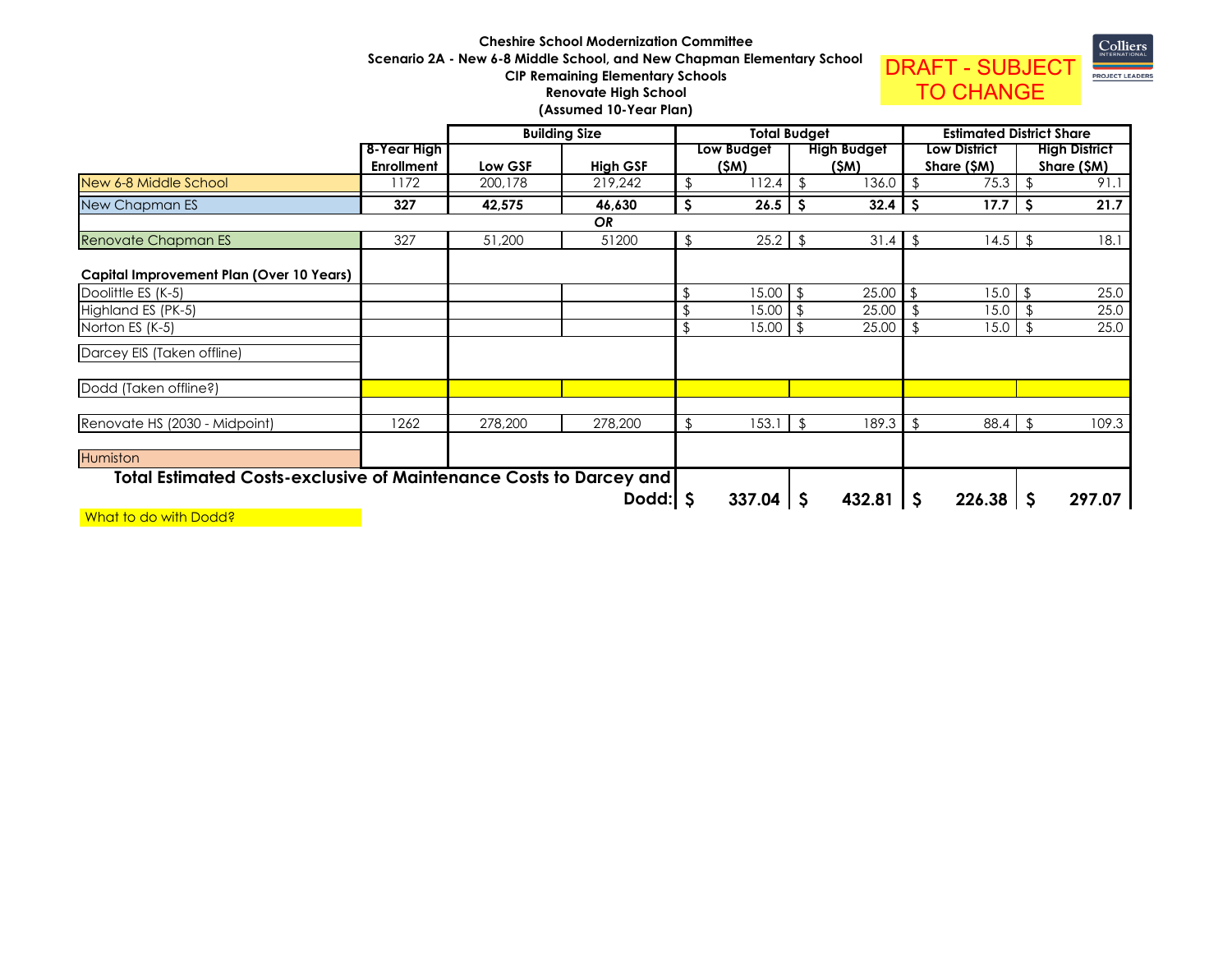## **Cheshire School Modernization Committee Scenario 2A - New 6-8 Middle School, New Chapman,Renovate Remaining Elementary Schools, Renovate High School**





|                                                                           |                   |         | <b>Building Size</b> |    | <b>Total Budget</b> |          |                     |                         |                     | <b>Estimated District Share</b> |                      |
|---------------------------------------------------------------------------|-------------------|---------|----------------------|----|---------------------|----------|---------------------|-------------------------|---------------------|---------------------------------|----------------------|
|                                                                           | 8-Year High       |         |                      |    | Low Budget          |          | <b>High Budget</b>  |                         | <b>Low District</b> |                                 | <b>High District</b> |
|                                                                           | <b>Enrollment</b> | Low GSF | <b>High GSF</b>      |    | (\$M)               |          | (\$M)               |                         | Share (\$M)         |                                 | Share (\$M)          |
| New 6-8 Middle School                                                     | 172               | 200,178 | 219,242              |    | 112.4               | \$       | 136.0               |                         | 75.3                |                                 | 91.1                 |
| New Chapman ES                                                            | 327               | 42,575  | 46,630               | S  | 26.5                | <b>S</b> | 32.4                | -\$                     | 17.7                | <b>S</b>                        | 21.7                 |
|                                                                           |                   |         | <b>OR</b>            |    |                     |          |                     |                         |                     |                                 |                      |
| Renovate Chapman ES                                                       | 327               | 51,200  | 51,200               | \$ | $25.2$ \$           |          | 31.4                | $\sqrt[6]{\frac{1}{2}}$ | 14.5                | \$                              | 18.1                 |
| <b>Renovation of Remaining Elementary Schools</b>                         |                   |         |                      |    |                     |          |                     |                         |                     |                                 |                      |
| Doolittle ES (K-5)                                                        | 552               | 73,850  | 73,850               | \$ | 37.3                | \$       | 46.8                |                         | 21.5                | \$                              | 27.0                 |
| Highland ES (PK-5)                                                        | 974               | 106,000 | 106,000              |    | 53.4                |          | 66.9                |                         | 30.8                |                                 | 38.6                 |
| Norton ES (K-5)                                                           | 526               | 58,100  | 58,100               | \$ | 30.0                | \$       | 37.7                | \$                      | 17.3                |                                 | 21.7                 |
| Darcey EIS (Taken offline)                                                |                   |         |                      |    |                     |          |                     |                         |                     |                                 |                      |
| Dodd (Taken offline?)                                                     |                   |         |                      |    |                     |          |                     |                         |                     |                                 |                      |
| Renovate HS (2030 - Midpoint)                                             | 1262              | 278,200 | 278,200              | \$ | 153.1               | \$       | 189.3               | \$                      | 88.4                | $\mathfrak{L}$                  | 109.3                |
| Humiston                                                                  |                   |         |                      |    |                     |          |                     |                         |                     |                                 |                      |
| <b>Total Estimated Costs-exclusive of Maintenance Costs to Darcey and</b> |                   |         |                      |    |                     |          |                     |                         |                     |                                 |                      |
|                                                                           |                   |         | Dodd: $\vert$ \$     |    | $412.69$ \ \$       |          | $509.15$ $\sqrt{5}$ |                         | 251.01              | -S                              | 309.41               |

What to do with Dodd?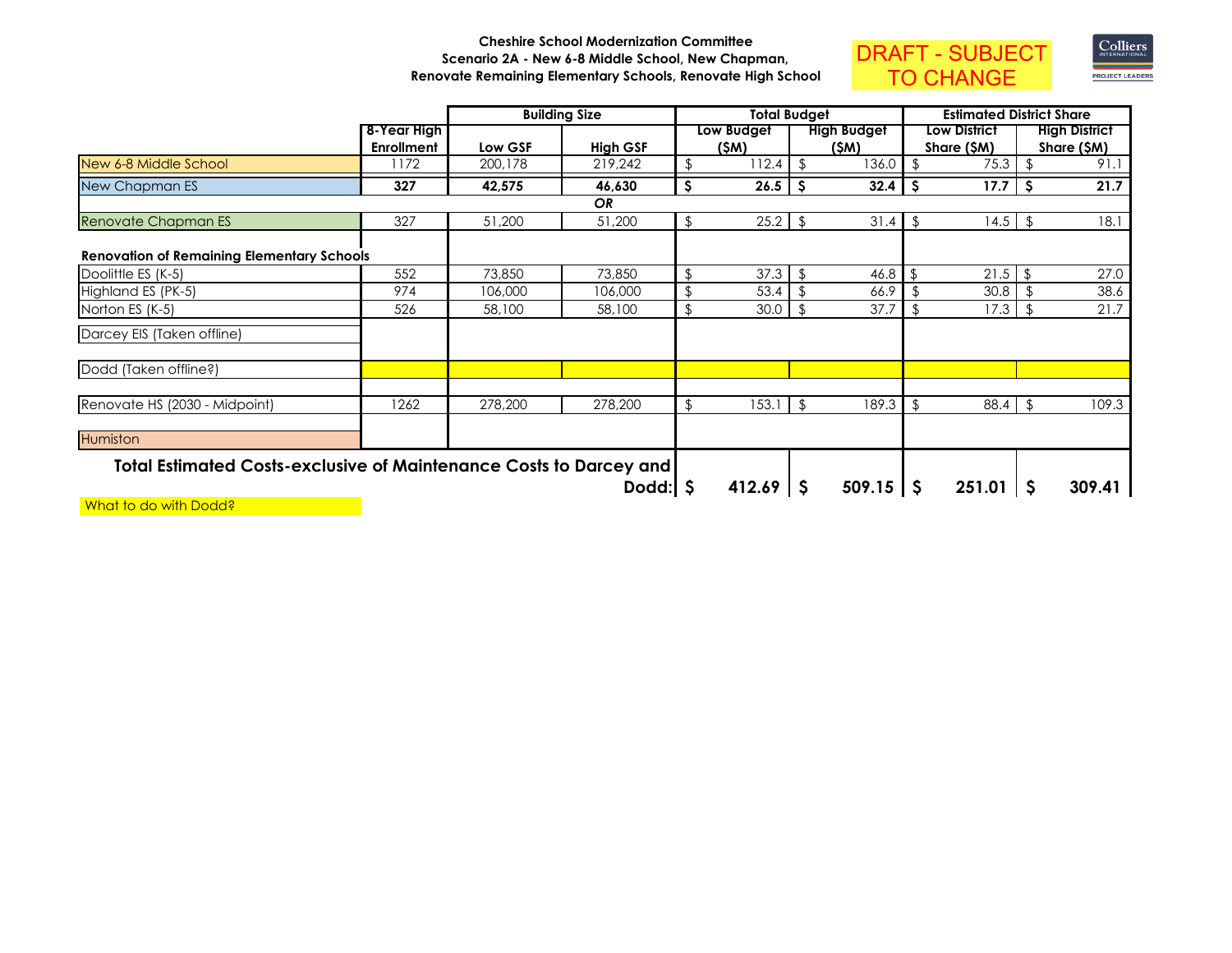## **Cheshire School Modernization Committee Scenario 2B - New 7-8 Middle School and New Chapman Elementary SchoolCIP for Remaining Elementary SchoolsDodd Converts Grades 5-6(Assumed 10-Year Plan)**





Colliers

|                                                                           |                   |         | <b>Building Size</b> | <b>Total Budget</b> |                     |    | <b>Estimated District Share</b> |                |                      |
|---------------------------------------------------------------------------|-------------------|---------|----------------------|---------------------|---------------------|----|---------------------------------|----------------|----------------------|
|                                                                           | 8-Year High       |         |                      | Low Budget          | <b>High Budget</b>  |    | <b>Low District</b>             |                | <b>High District</b> |
|                                                                           | <b>Enrollment</b> | Low GSF | <b>High GSF</b>      | (SM)                | (SM)                |    | Share (\$M)                     |                | <u>Share (\$M)</u>   |
| New 7-8 Middle School                                                     | 789               | 145,807 | 159,694              | 82.3                | 99.8                |    | 55.1                            |                | 66.8                 |
| New Chapman ES                                                            | 327               | 42,575  | 46,630               | 26.5                | 32.4                |    | 17.7                            | S              | 21.7                 |
|                                                                           |                   |         | <b>OR</b>            |                     |                     |    |                                 |                |                      |
| Renovate Chapman ES                                                       | 327               | 53,760  | 53760                | \$<br>25.2          | \$<br>31.4          | \$ | 14.5                            | -\$            | 18.1                 |
| Capital Improvement Plan (Over 10 years)                                  |                   |         |                      |                     |                     |    |                                 |                |                      |
| Doolittle ES                                                              |                   |         |                      | \$<br>15.0          | \$<br>25.0          | \$ | 15.0                            | \$             | 25.0                 |
| <b>Highland ES</b>                                                        |                   |         |                      | 15.0                | 25.0                |    | 15.0                            |                | 25.0                 |
| Norton ES                                                                 |                   |         |                      | 15.0                | 25.0                | \$ | 15.0                            |                | 25.0                 |
| Darcey EIS (Taken offline)                                                |                   |         |                      |                     |                     |    |                                 |                |                      |
| Dodd MS 5-6 (CIP)                                                         |                   |         |                      | \$<br>30.0          | \$<br>45.0          | \$ | 30.0                            | \$             | 45.0                 |
| Renovate HS (2030 - Midpoint)                                             | 1262              | 278,200 | 278,200              | \$<br>153.1         | 189.3               | \$ | 88.4                            | $\mathfrak{g}$ | 109.3                |
| <b>Humiston</b>                                                           |                   |         |                      |                     |                     |    |                                 |                |                      |
| <b>Total Estimated Costs-exclusive of Maintenance Costs to Darcey and</b> |                   |         |                      |                     |                     |    |                                 |                |                      |
|                                                                           |                   |         | Humiston:   \$       | $336.94$   \$       | $441.52$ $\sqrt{5}$ |    | $236.23$ \ \$                   |                | 317.77               |

# **Assumptions:**

New 7-8 MS New Chapman Dodd converted to 5-6 MSCIP for remaining ESRenovate HSHumiston TBD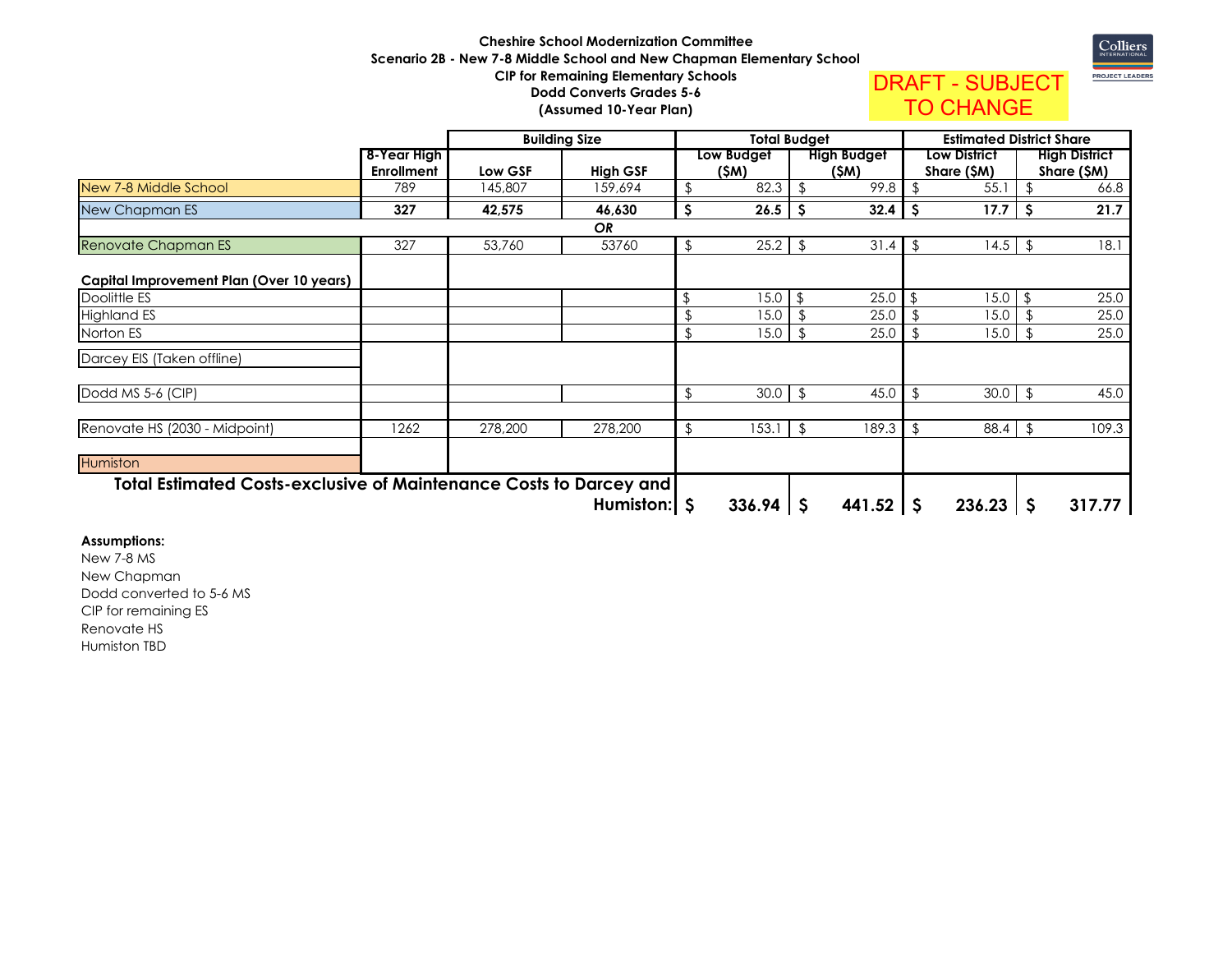## **Cheshire School Modernization Committee Scenario 2B - New 7-8 Middle School and New Chapman Elementary SchoolRenovate Remaining Elementary SchoolsDodd Converts Grades 5-6(Assumed 10-Year Plan)**



DRAFT - SUBJECTTO CHANGE

**8-Year High EnrollmentLow GSF High GSF**<br>145,807 159,694  **Low Budget (\$M) High Budget (\$M) Low District Share (\$M)**  $55.1$  **High District Share (\$M)** 66.8 New 7-8 Middle School1 789 | 789 9 145,807 159,694 \$ 82.3 \$ 99.8 \$ 55.1 \$ 66.8 New Chapman ES **<sup>327</sup> 42,575 46,630 26.5 \$ 32.4 \$ 17.7 \$ 21.7 \$**  Renovate Chapman ES $\begin{array}{|c|c|c|c|}\n \hline\n \text{327}\n \end{array}$ 7 53,760 53,760 \$ 25.2 \$ 31.4 \$ 14.5 \$ 18.1 **Capital Improvement Plan (Over 10 years)**Doolittle ES <sup>552</sup>2 73,850 73,850 \$ 37.3 \$ 46.8 \$ 21.5 \$ 27.0 Highland ESs 974 4 106,000 106,000 \$ 53.4 \$ 66.9 \$ 30.8 \$ 38.6 Norton ES <sup>526</sup> 58,100 58,100 \$ 30.0 \$ 37.7 \$ 17.3 \$ 21.7 Darcey EIS (Taken offline)Dodd MS 5-6 (CIP) $\frac{1}{2}$   $\frac{1}{2}$   $\frac{1}{2}$   $\frac{1}{2}$   $\frac{1}{2}$   $\frac{1}{2}$   $\frac{1}{2}$   $\frac{1}{2}$   $\frac{1}{2}$   $\frac{1}{2}$   $\frac{1}{2}$   $\frac{1}{2}$   $\frac{1}{2}$   $\frac{1}{2}$   $\frac{1}{2}$   $\frac{1}{2}$   $\frac{1}{2}$   $\frac{1}{2}$   $\frac{1}{2}$   $\frac{1}{2}$   $\frac{1}{2}$   $\frac{1}{2}$   $0 \mid \frac{2}{3}$  45.0 \$ 30.0 \$ 45.0 Renovate HS (2030 - Midpoint) <sup>1262</sup>2 278,200 278,200 \$ 153.1 \$ 189.3 \$ 88.4 \$ 109.3 **Humiston Total Estimated Costs-exclusive of Maintenance Costs to Darcey and**  $412.59$  \ \$ **412.59 \$ 260.85 \$ 330.11 \$ Building Size Total Budget Estimated District Share** *OR*53.760 **Humiston:** 

#### **Assumptions:**

New 7-8 MS New Chapman Dodd converted to 5-6 MSRenovate remaining ESRenovate HSHumiston TBD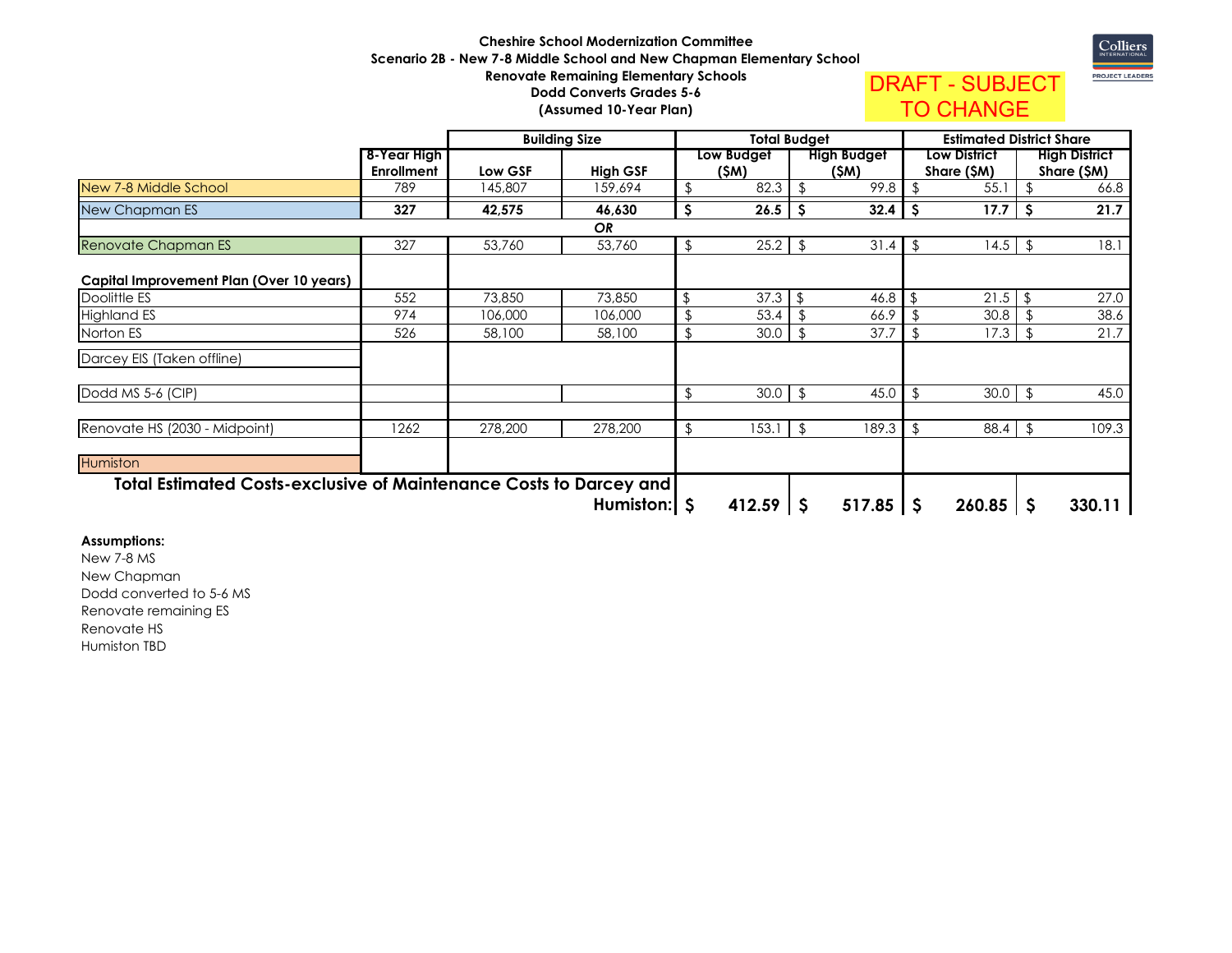## **Cheshire School Modernization Committee Scenario 3A - Renovate High School, New Middle SchoolCIP for Elementary Schools(Assumed 10-Year Plan)**



DRAFT - SUBJECTTO CHANGE

|                                          |                   |         | <b>Building Size</b>                                  | <b>Total Budget</b> |               |    |                    |                     | <b>Estimated District Share</b> |    |                      |
|------------------------------------------|-------------------|---------|-------------------------------------------------------|---------------------|---------------|----|--------------------|---------------------|---------------------------------|----|----------------------|
|                                          | 8-Year High       |         |                                                       |                     | Low Budget    |    | <b>High Budget</b> | <b>Low District</b> |                                 |    | <b>High District</b> |
|                                          | <b>Enrollment</b> | Low GSF | <b>High GSF</b>                                       |                     | (SM)          |    | (SM)               |                     | Share (\$M)                     |    | Share (\$M)          |
| <b>Renovate HS</b>                       | 1262              | 278,200 | 278,200                                               |                     | 121.9         | P  | 150.6              |                     | 70.3                            |    | 86.9                 |
| New 6-8 Middle School*                   | 1172              | 200,178 | 219,242                                               | S                   | 112.4         | -S | 136.0              | -S                  | 75.3                            | S  | 91.1                 |
|                                          |                   |         | <b>OR</b>                                             |                     |               |    |                    |                     |                                 |    |                      |
| New 7-8 Middle School                    | 789               | 145,807 | 159,694                                               | \$                  | $82.3$ \$     |    | 99.8               | $\sqrt[6]{2}$       | 55.1                            | \$ | 66.8                 |
| Capital Improvement Plan (Over 10 Years) |                   |         |                                                       |                     |               |    |                    |                     |                                 |    |                      |
| Doolittle ES (K-5)                       |                   |         |                                                       |                     | 15.0          |    | 25.0               |                     | 15.0                            |    | 25.0                 |
| Highland ES (PK-5)                       |                   |         |                                                       |                     | 15.0          |    | 25.0               |                     | 15.0                            |    | 25.0                 |
| Norton ES (K-5)                          |                   |         |                                                       |                     | 15.0          |    | 25.0               |                     | 15.0                            |    | 25.0                 |
| Chapman ES (K-5)                         |                   |         |                                                       |                     | 15.0          |    | 25.0               |                     | 15.0                            |    | 25.0                 |
| Darcey (Taken Offline)                   |                   |         |                                                       |                     |               |    |                    |                     |                                 |    |                      |
| Dodd (Depends if new MS is 6-8 or 7-8)   |                   |         |                                                       |                     | $30.0$ \$     |    | 45.0               | -\$                 | $30.0$ \$                       |    | 45.0                 |
| Humiston                                 |                   |         |                                                       |                     |               |    |                    |                     |                                 |    |                      |
|                                          |                   |         | <b>Total Estimated Costs-exclusive of Humiston:  </b> | -S                  | $324.28$ \ \$ |    | $431.60$   \$      |                     | 235.60                          | -S | 322.98               |

\*Allows adequate space within Elementary Schools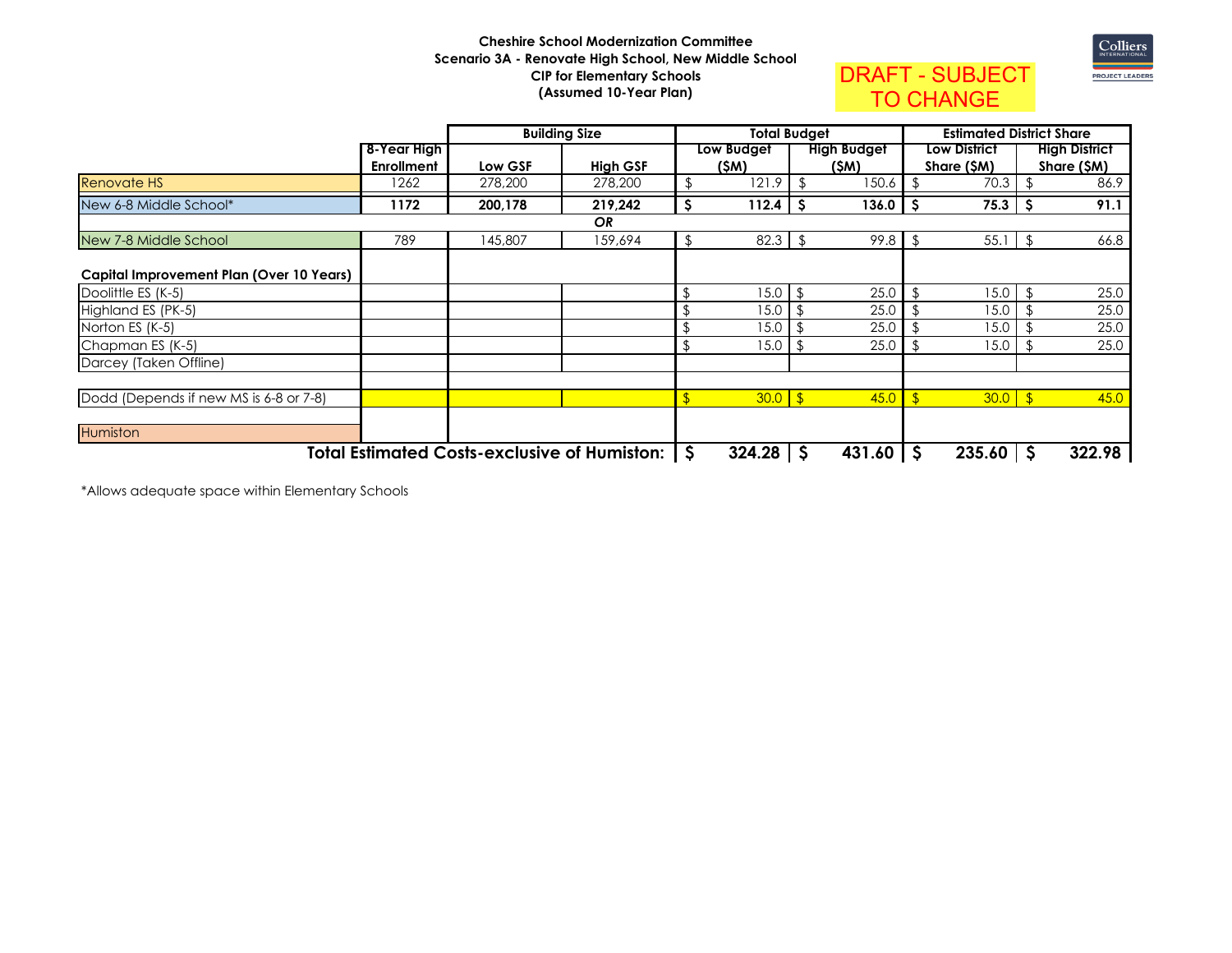## **Cheshire School Modernization Committee Scenario 3A - Renovate High School, New Middle SchoolRenovate Remaining Elementary Schools(Assumed 10-Year Plan)**



DRAFT - SUBJECTTO CHANGE

|                                          |                   |         | <b>Building Size</b>                           | <b>Total Budget</b> |            |             |        | <b>Estimated District Share</b> |                     |     |                      |
|------------------------------------------|-------------------|---------|------------------------------------------------|---------------------|------------|-------------|--------|---------------------------------|---------------------|-----|----------------------|
|                                          | 8-Year High       |         |                                                |                     | Low Budget | High Budget |        |                                 | <b>Low District</b> |     | <b>High District</b> |
|                                          | <b>Enrollment</b> | Low GSF | <b>High GSF</b>                                |                     | (SM)       |             | (SM)   |                                 | Share (SM)          |     | Share (\$M)          |
| <b>Renovate HS</b>                       | 1262              | 278,200 | 278,200                                        |                     | 121.9      |             | 150.6  |                                 | 70.3                |     | 86.9                 |
| New 6-8 Middle School*                   | 1172              | 200,178 | 219,242                                        | \$                  | 112.4      | <b>S</b>    | 136.0  | .S                              | 75.3                | -S  | 91.1                 |
|                                          |                   |         | <b>OR</b>                                      |                     |            |             |        |                                 |                     |     |                      |
| New 7-8 Middle School                    | 789               | 145,807 | 159,694                                        |                     | 82.3       | -\$         | 99.8   | \$                              | 55.1                | -\$ | 66.8                 |
| Capital Improvement Plan (Over 10 Years) |                   |         |                                                |                     |            |             |        |                                 |                     |     |                      |
| Doolittle ES (K-5)                       | 552               | 73,850  | 73,850                                         |                     | 37.3       |             | 46.8   |                                 | 21.5                |     | 27.0                 |
| Highland ES (PK-5)                       | 974               | 106,000 | 106,000                                        |                     | 53.4       |             | 66.9   |                                 | 30.8                |     | 38.6                 |
| Norton ES (K-5)                          | 526               | 58,100  | 58,100                                         |                     | 30.0       |             | 37.7   |                                 | 17.3                |     | 21.7                 |
| Chapman ES (K-5)                         | 327               | 51,200  | 51,200                                         |                     | 25.2       |             | 31.4   | \$.                             | 14.5                |     | 18.1                 |
| Darcey EIS (taken offline)               |                   |         |                                                |                     |            |             |        |                                 |                     |     |                      |
| Dodd (Depends if new MS is 6-8 or 7-8)   |                   |         |                                                |                     | $30.0$ \$  |             | 45.0   |                                 | $30.0$ \$           |     | 45.0                 |
| Humiston                                 |                   |         |                                                |                     |            |             |        |                                 |                     |     |                      |
|                                          |                   |         | Total Estimated Costs-exclusive of Humiston: S |                     | 410.09     | <b>S</b>    | 514.31 | -S                              | 259.75              | -\$ | 328.42               |

\*Allows adequate space within Elementary Schools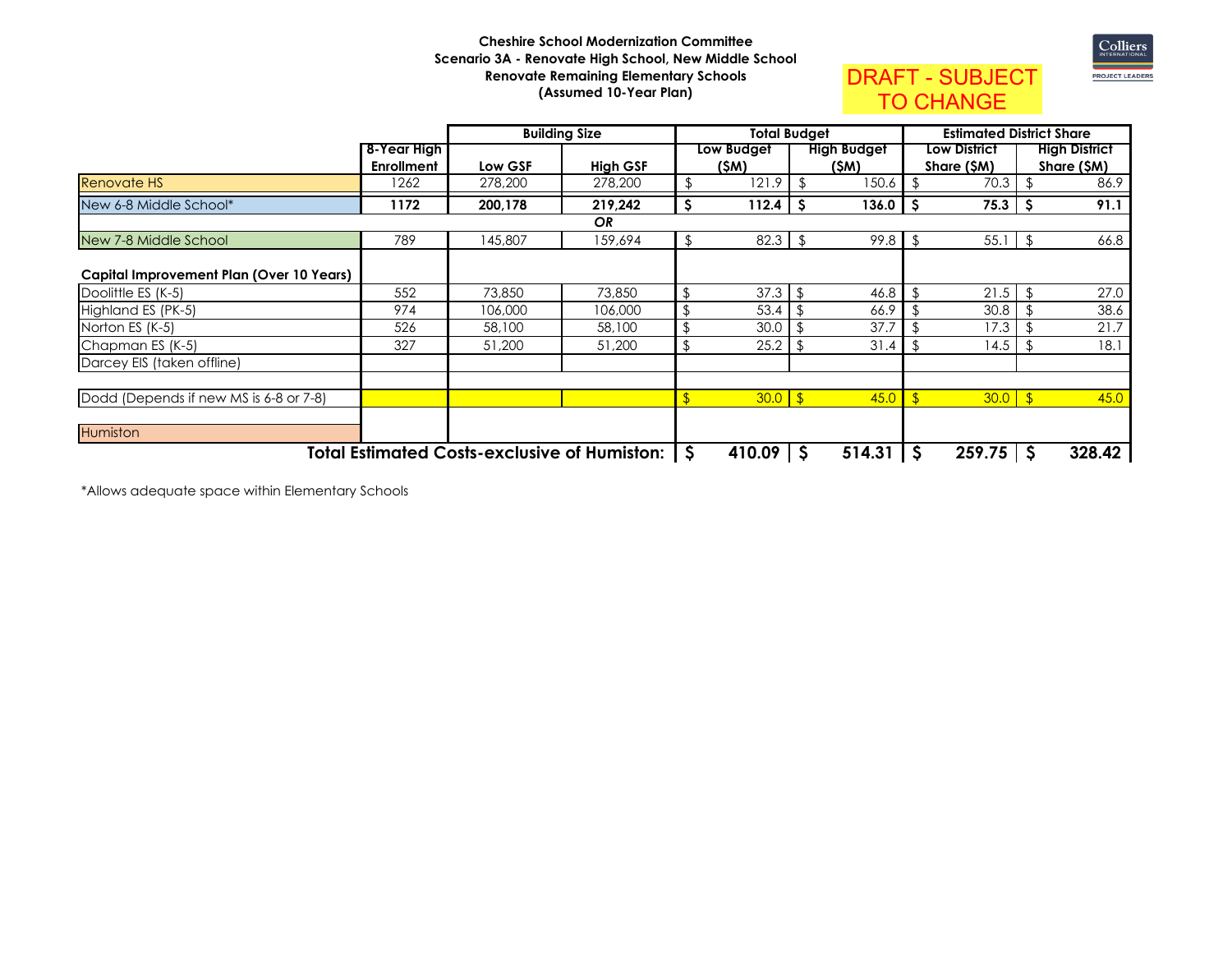## **Cheshire School Modernization Committee Scenario 3B - Renovate High School, New Elementary School CIP Remaining Schools(Assumed 10-Year Plan)**



TO CHANGE

|                                                                             |                   |         | <b>Building Size</b> | <b>Total Budget</b> |               |               |                     | <b>Estimated District Share</b> |                     |     |                      |
|-----------------------------------------------------------------------------|-------------------|---------|----------------------|---------------------|---------------|---------------|---------------------|---------------------------------|---------------------|-----|----------------------|
|                                                                             | 8-Year High       |         |                      |                     | Low Budget    |               | <b>High Budget</b>  |                                 | <b>Low District</b> |     | <b>High District</b> |
|                                                                             | <b>Enrollment</b> | Low GSF | <b>High GSF</b>      |                     | (\$M)         |               | (\$M)               |                                 | Share (\$M)         |     | Share (\$M)          |
| <b>Renovate HS</b>                                                          | 1354              | 278,200 | 278,200              | P                   | 121.9         | \$            | 150.6               |                                 | 70.3                |     | 86.9                 |
| New Elementary School                                                       | 700               | 94,080  | 103,040              | \$                  | 60.0          |               | 72.8                | \$                              | 40.2                |     | 48.7                 |
| Capital Improvement Plan (Over 10 Years)                                    |                   |         |                      |                     |               |               |                     |                                 |                     |     |                      |
| Doolittle ES                                                                |                   |         |                      | \$                  | 15.0          |               | 25.0                | \$                              | 15.0                |     | 25.0                 |
| <b>Highland ES</b>                                                          |                   |         |                      |                     | 15.0          | \$            | 25.0                | \$                              | 15.0                |     | 25.0                 |
| Norton ES                                                                   |                   |         |                      | \$                  | 15.0          | \$            | 25.0                | \$                              | 15.0                |     | 25.0                 |
| Darcey EIS (Taken offline)                                                  |                   |         |                      |                     |               |               |                     |                                 |                     |     |                      |
| Chapman (Taken offline)                                                     |                   |         |                      |                     |               |               |                     |                                 |                     |     |                      |
| Dodd (7-8) (CIP)                                                            |                   |         |                      | \$                  | 30.0          | $\mathcal{S}$ | 45.0                |                                 | 30.0                | _\$ | 45.0                 |
| Humiston                                                                    |                   |         |                      |                     |               |               |                     |                                 |                     |     |                      |
| <u> Total Estimated Costs-exclusive of Maintenance Costs to Darcey and </u> |                   |         |                      |                     |               |               |                     |                                 |                     |     |                      |
|                                                                             |                   |         | Chapman, Humiston: S |                     | $256.87$ \ \$ |               | $343.31$ $\sqrt{5}$ |                                 | 185.51              | -S  | 255.60               |

Does not resolve space issues in ES